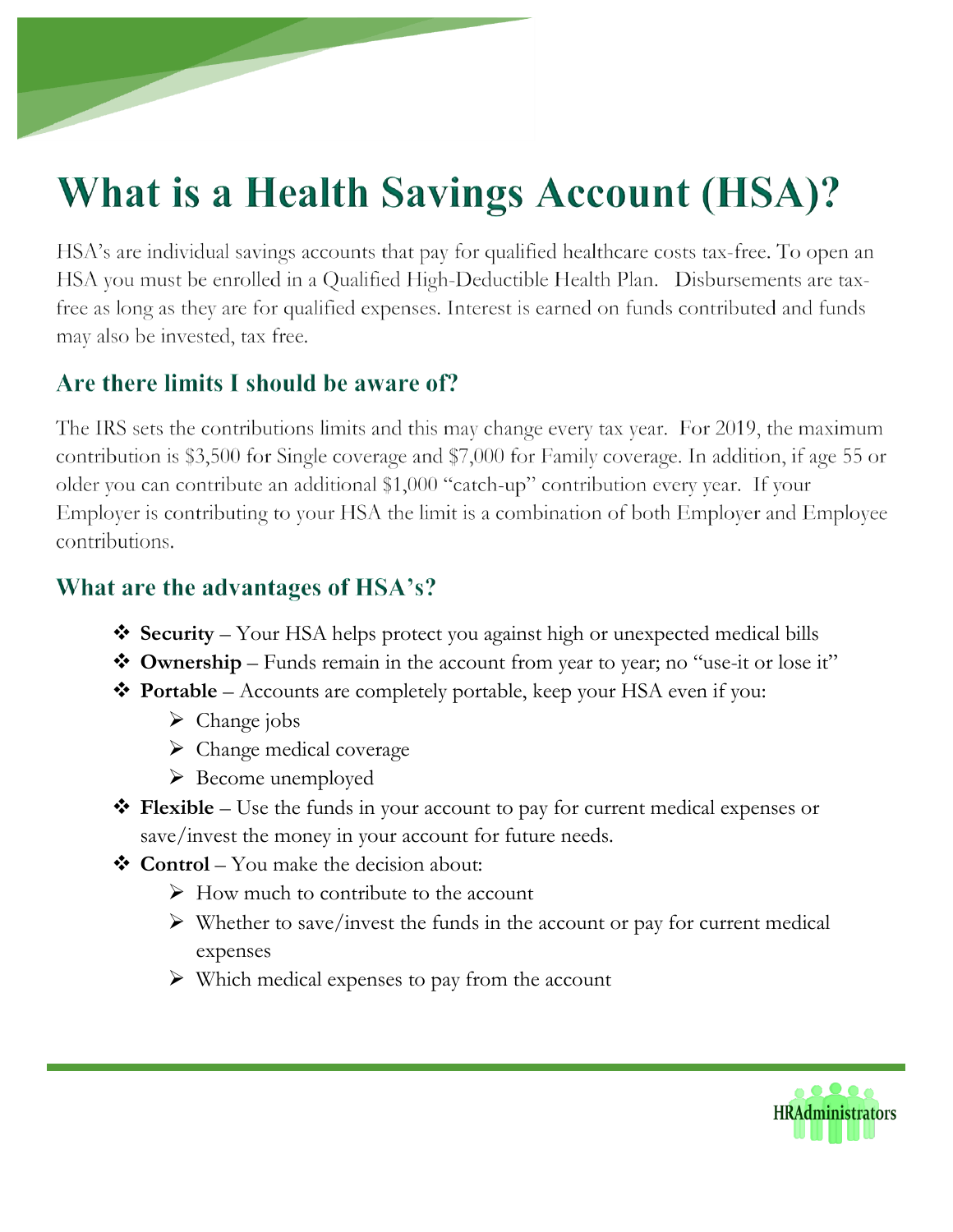

**How do I Open a Health Savings Account?** You will be provided instructions on how to login and open your account. You will be able to order up to two mySourceCards that can be used to pay for expenses at the time of enrollment.

**How do I access the funds in my Health Savings Account?** You can use your mySourceCard to pay for qualified expenses or login to your account and request a withdrawal. \*\*If you are ever audited the IRS will require you to provide copies of bills substantiating the amount withdrawn from your account\*\* You can either upload your receipts to the Claims Vault on HSAToday or keep the receipts yourself.

**What are qualified HSA expenses**? Qualified medical expenses include items listed under Section 213d. Another source is provided in IRS Publication 502 (available at www.irs.gov). The following is a list that is intended to be used as a quick reference of potentially eligible medical expenses and does not guarantee that an expense will be eligible. In addition to the list below, there are over 150 additional items or expense types that are considered potentially eligible. These may require prescriptions or a letter of medical necessity.

| <b>Eligible Medical Expenses</b> |                                    |
|----------------------------------|------------------------------------|
| Acupuncture                      | Allergy Treatments (if prescribed) |
| Ambulance                        | <b>Body Scans</b>                  |
| Breast pumps                     | Chiropractors                      |
| Co-insurance amounts             | Co-payments                        |
| Dental services & procedures     | Diagnostic items/services          |
| Diabetic supplies                | Eye examinations, eyeglasses       |
| Flu Shots                        | equipment and materials            |
| Hospital services                | Immunizations                      |
| Lab Fees                         | Lactation consultant               |
| Obstetrical expenses             | Orthodontia                        |
| Physical exams                   | <b>Physical Therapy</b>            |
| Preventive care screenings       | Prosthesis                         |
| Radial keratotomy                | Screening tests                    |
| Speech Therapy                   | Transplants                        |
| Vaccines                         | X-ray fees                         |

**For a more comprehensive list, please view Eligible & Ineligible Expense List on our website www.HRAdministrators.com**

#### **Eligible Over-the-Counter Medical Supplies** Arthritis gloves Adult incontinence products (e.g. Depends) Birth control products (e.g. prophylactics) (if allowed by your plan) Contact lens solution Denture adhesives First aid supplies (e.g. Band-Aids) Hearing aids and batteries Heating Pads Supports/braces (e.g. ankle, knee, wrist, therapeutic glove) **Eligible Over-the-Counter Drugs & Medicines** (requires a prescription) Anti-fungal medications Cold sore medication Diaper Rash ointments First Aid Creams Gastrointestinal aids (e.g. antacids, anti-diarrhea medicines, laxatives) Pain Relievers (e.g. aspirin, Tylenol, Advil, Motrin) Wart remover medications